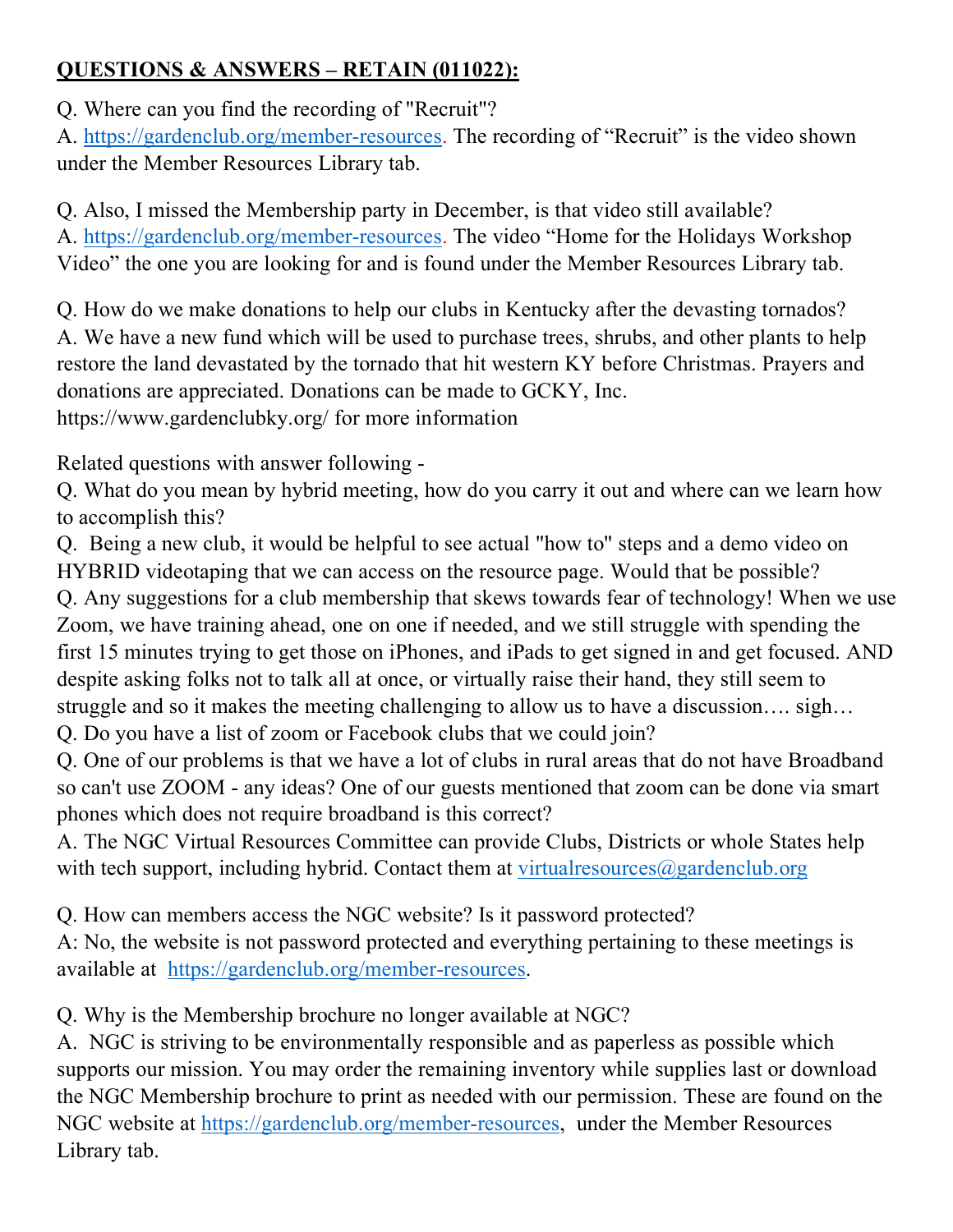Q. Do we need written permission from outside paid speakers to record their presentations? A. Yes, their material is proprietary, and permission is needed. Zoom may allow to you record it and a screen will pop up to tell everyone the meetings is being recorded. However, use of the recording is where you want to be careful because you could risk sharing someone else's copyrighted content or photos that people do not want shown (Right of Public Use) We recommend that you always ask and get it in writing. For speakers, you may want to consult a professional about creating a speakers contract.

Q What ideas can you suggest for a small club with a president that takes on all the responsibilities. There is little to no planning. The members are leaving, and moral is very low. A. Each club has an Executive Committee. They need to take charge and explain delegation of duties and that they all need to stay informed. Work as a team.

Q. We have great members who are happy to help but there is a reluctance to take a leadership or chair position. I like the idea of pairing people up and educating the members. How can one phrase it so you don't scare people off by "insisting" on it?

A. Have a mentorship program in place. Have an assistant for each existing officer, so they can see the process and be ready to take office when it is their turn. Can do the same with Chairmanships.

Q. Can you explain YouTube Listed vs Unlisted?

A. Whenever a video is created and then uploaded to YouTube, you have two choices of how it is stored. Think of it like a phone number, listed or unlisted.

1. Listed = publicly available for anyone to see directly on YouTube

 2. Unlisted = stored on YouTube privately, so only the YouTube owner has direct access. This private link can be shared anywhere but the video will not be found if you just visit that YouTube page. It's behind a curtain and you don't know it's there unless the YouTube owner tells you how to find it.

Membership Videos are Unlisted - these are internal videos for training, so they are not found on our public YouTube Channel. Members can get to them only through the link we provide on our website.

## **SUGGESTIONS –**

*The National Gardener* is a fabulous resource for so much information and to access the latest publication as well as archived copies, go to our NGC website

https://gardenclub.org/member-resources and click on the Publications tab which will take you to copies of this wonderful publication. At this location you may also sign up for a free subscription that will be sent directly to your email quarterly.

A great website for making posters to advertise events is postermywall.com

Canva is a publishing app - helps create posters and presentations - for say your Facebook posts or posters for your events.